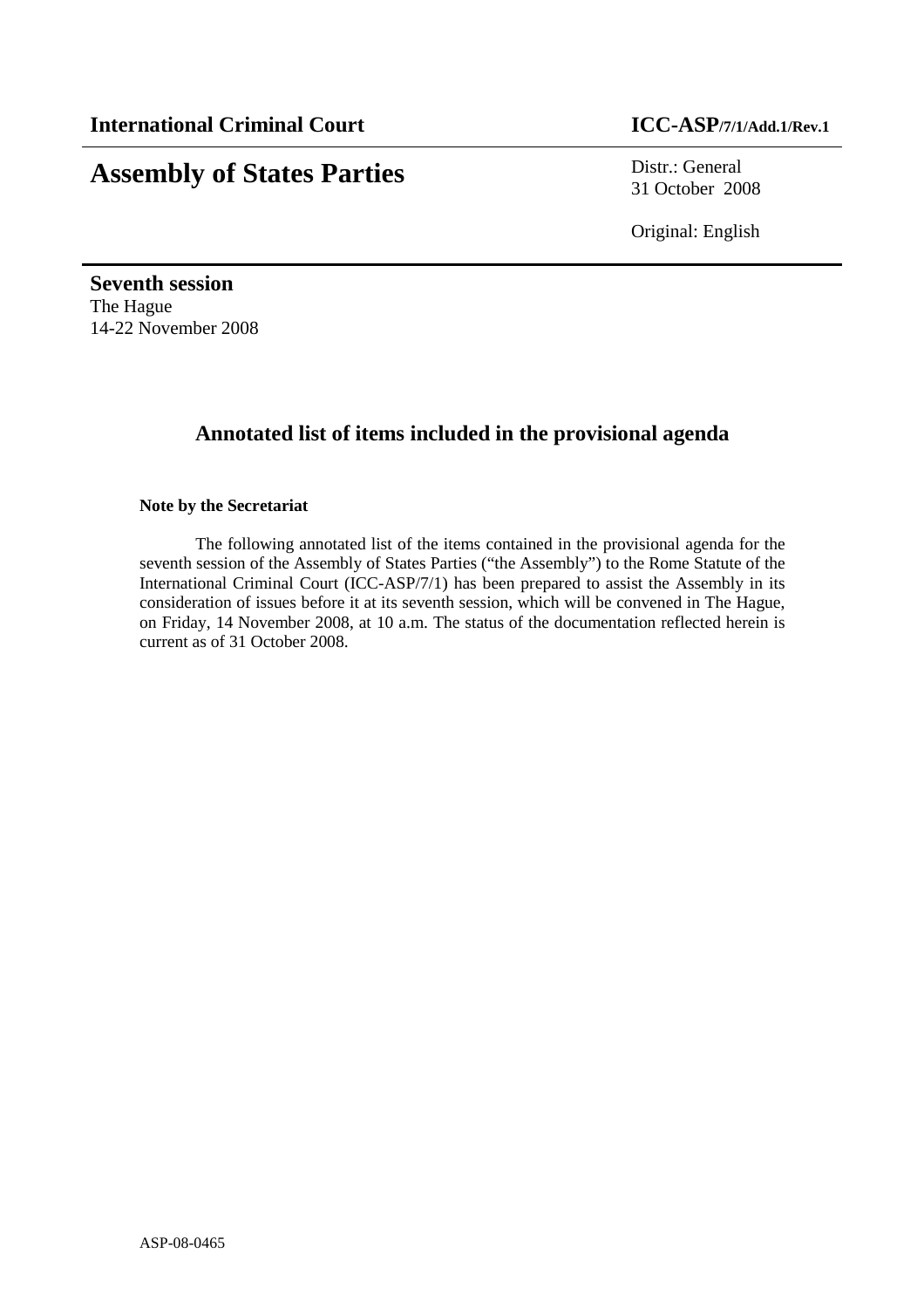### **Annotated list of items included in the provisional agenda**

#### **1. Opening of the session by the President**

In accordance with article 112, paragraph 6, of the Rome Statute, the Assembly of States Parties ("the Assembly") meets once a year in regular session. In accordance with rule 5 of the Rules of Procedure of the Assembly of States Parties ("Rules of Procedure"), $<sup>1</sup>$  the</sup> Assembly, at the  $7<sup>th</sup>$  meeting of its fifth session, on 1 December 2006, decided to convene its seventh session in The Hague, for not less than 8 days. At the  $7<sup>th</sup>$  meeting of its sixth session, on 14 December 2007, the Assembly decided that the seventh session will be held from 14 to 22 November 2008.

At the  $6<sup>th</sup>$  meeting of its sixth session, on 13 December 2007, the Assembly elected Mr. Christian Wenaweser (Liechtenstein) President of the Assembly for the seventh to ninth sessions.<sup>2</sup> Rule 30 of the Rules of Procedure provides that the President shall declare the opening of each plenary meeting of the session.

#### **2. Silent prayer or meditation**

Pursuant to rule 43 of the Rules of Procedure, immediately after the opening of the first plenary meeting and immediately preceding the closing of the final plenary meeting, the President shall invite the representatives to observe one minute of silence dedicated to prayer or meditation.

#### **3. Adoption of the agenda**

Rules 10 to 13 and 18 to 22 of the Rules of Procedure concerning the agenda are applicable to regular sessions.

In accordance with rules 10 and 11 of the Rules of Procedure, the provisional agenda for the seventh session (ICC-ASP/7/1) was issued on 13 March 2008. In accordance with rule 19 of the Rules of Procedure, the agenda has to be submitted to the Assembly for approval.

#### *Documentation*

Provisional agenda (ICC-ASP/7/1)

#### **4. States in arrears**

 $\overline{a}$ 

According to article 112, paragraph 8, of the Rome Statute, "A State Party which is in arrears in the payment of its financial contributions towards the costs of the Court shall have no vote in the Assembly and in the Bureau if the amount of its arrears equals or exceeds the amount of the contributions due from it for the preceding two full years."

At its fourth session, the Assembly took note of the report of the Bureau on the arrears of States Parties<sup>3</sup> and the recommendations therein and invited the Bureau to report

<sup>1</sup> *Official Records of the Assembly of States Parties to the Rome Statute of the International Criminal Court, First session, New York, 3-10 September 2002* (United Nations publication, Sales No. E.03.V.2 and corrigendum), part II.C.

<sup>2</sup> *Official Records of the Assembly of States Parties to the Rome Statute of the International Criminal Court, Sixth session, New York, 30 November - 14 December 2007* (International Criminal Court publication, ICC-ASP/6/20), vol. I, part I.B, para. 22. In accordance with rule 29 of the Rules of Procedure, the President is elected for a three-year term.

 $3$  ICC-ASP/4/14.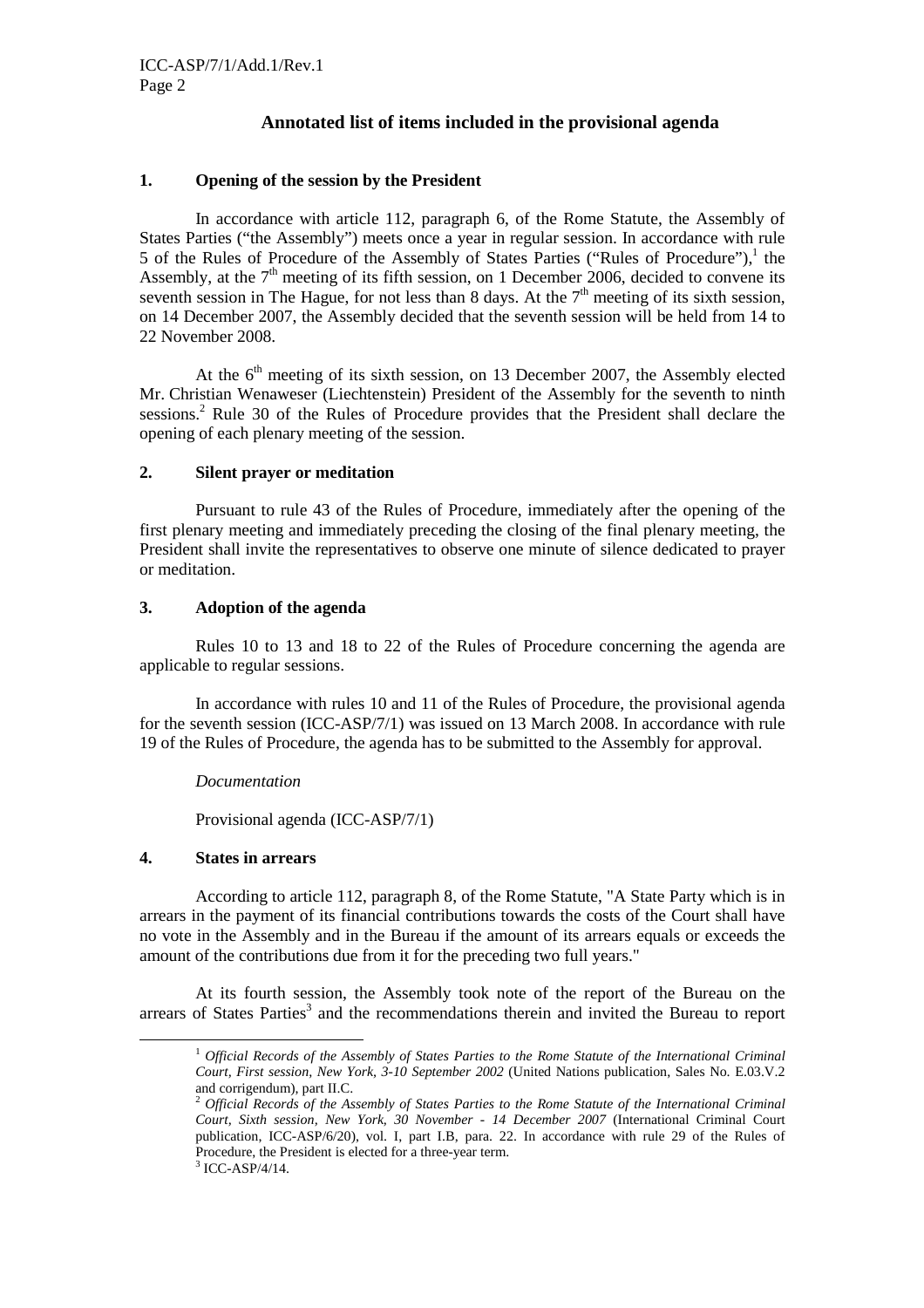back to the fifth session of the Assembly on the status of arrears, including on suggestions, if necessary, of measures to promote the timely, full and unconditional payment of assessed contributions and advances towards the costs of the Court. Furthermore, the Assembly decided that requests for exemption under article 112, paragraph 8, of the Rome Statute, should be submitted by States Parties to the Secretariat of the Assembly at least one month before the session of the Committee on Budget and Finance ("the Committee"), so as to facilitate the Committee's review of the requests and that the Committee should advise the Assembly of States Parties before the Assembly decided on any requests for exemption under article 112, paragraph 8, of the Rome Statute.<sup>4</sup>

At its fifth session, the Assembly renewed the appeal to States Parties in arrears to settle their accounts with the Court as soon as possible. In this connection, the Assembly adopted resolution ICC-ASP/5/Res.3 containing recommendations setting out a specific procedure for requesting exemptions from the loss of voting rights<sup>5</sup> and decided that the Bureau should review on a regular basis the status of payments received throughout the financial year of the Court and consider additional measures to promote payments by States Parties, as appropriate.<sup>6</sup>

At its sixth session, the Assembly called upon States Parties to fully and without further delay implement the recommendations contained in resolution ICC-ASP/5/Res.3, annex  $III.^7$ 

*No documentation* 

 $\overline{a}$ 

#### **5. Election of two Vice-Presidents and 18 members of the Bureau**

 In accordance with article 112, paragraphs 3 (a) and (b), of the Rome Statute, the Assembly shall have a Bureau consisting of a President, two Vice-Presidents and 18 members elected by the Assembly for three-year terms. Furthermore, the Bureau shall have a representative character, taking account, in particular, equitable geographical distribution and the adequate representation of the principal legal systems of the world.

 Pursuant to rule 29 of the Rules of Procedure, as amended by resolution ICC- $\text{ASP}/3/\text{Res}.2$ , at the  $5^{\text{th}}$  meeting of its third session, the Assembly agreed on the future composition of the Bureau:

- Group of Western European and other States: 5 seats;
- Group of African States: 5 seats;
- Group of Latin American and Caribbean States: 4 seats;
- Group of Eastern European States: 4 seats;

<sup>4</sup> *Official Records of the Assembly of States Parties to the Rome Statute of the International Criminal Court, Fourth session, The Hague, 28 November to 3 December 2005* (International Criminal Court publication, ICC-ASP/4/32), part III, resolution ICC-ASP/4/Res.4, paras. 40, 43 and 44.

<sup>5</sup> *Official Records of the Assembly of States Parties to the Rome Statute of the International Criminal Court, Fifth session, The Hague, 23 November to 1 December 2006* (International Criminal Court publication, ICC-ASP/5/32), part III, resolution ICC-ASP/5/Res.3, annex III. 6

Ibid., part III, resolution ICC-ASP/5/Res.3, para. 42.

<sup>7</sup> *Official Records of the Assembly of States Parties to the Rome Statute of the International Criminal Court, Sixth session, New York, 30 November - 14 December 2007* (International Criminal Court publication, ICC-ASP/6/20), vol. I, part III.A, resolution ICC-ASP/6/Res.2, annex III.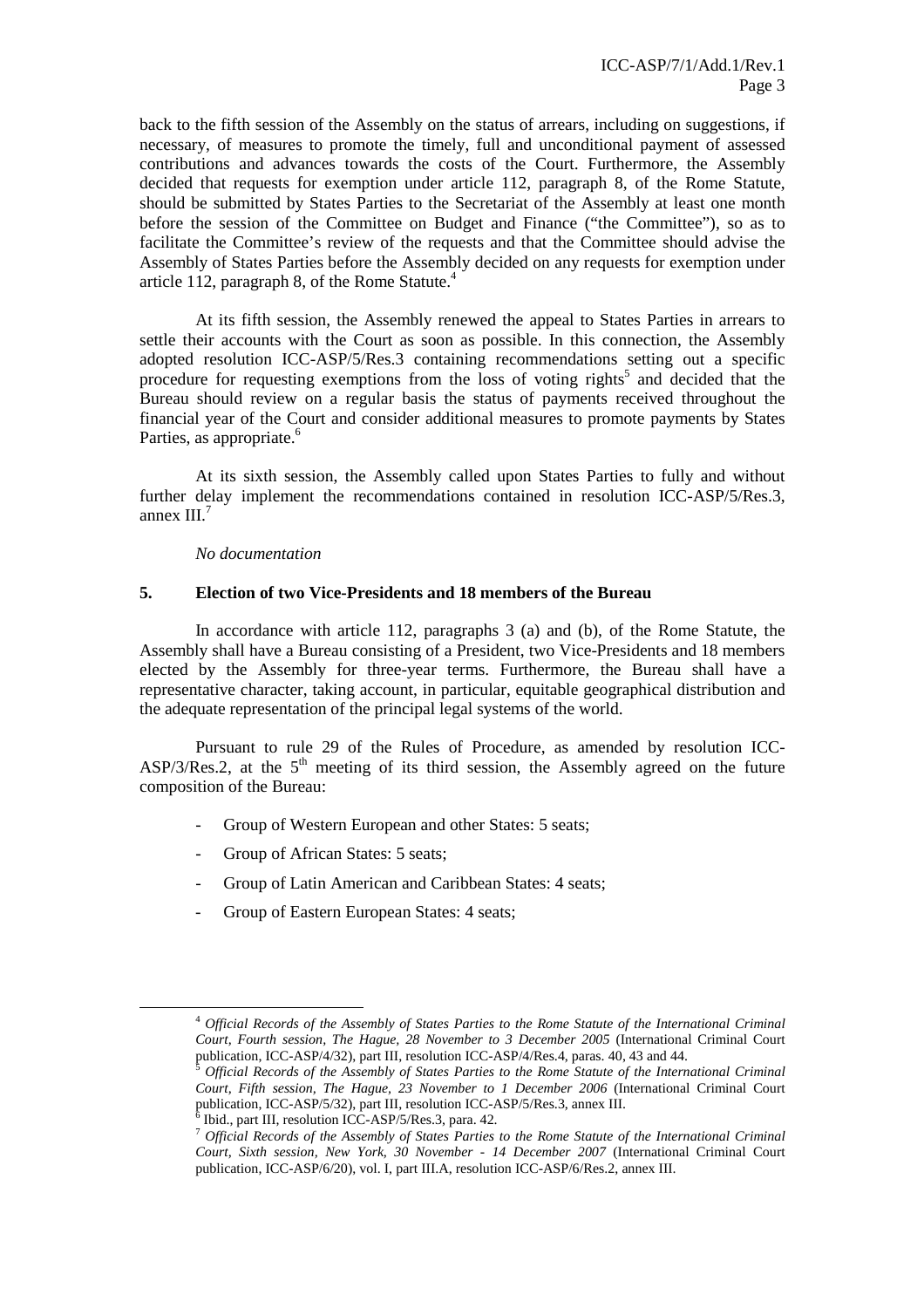- Group of Asian States: 3 seats, on the understanding that: (a) the next Chair of the Credentials Committee would be elected from a State Party that belonged to the Asian Group and was not a Bureau member; and (b) the Bureau would extend to her/him a standing invitation to participate in Bureau meetings without the right to vote.

 It was understood that this compromise should not automatically extend beyond the term of office of the Bureau that was elected for a three-year term at the  $1<sup>st</sup>$  meeting of the fourth session, on 28 November 2005.

At the  $6<sup>th</sup>$  meeting of its sixth session, on 13 December 2007, the Assembly elected Mr. Christian Wenaweser (Liechtenstein) President of the Assembly for the seventh to ninth sessions.<sup>8</sup>

*No documentation*

#### **6. Credentials of representatives of States at the seventh session**

#### **(a) Appointment of the Credentials Committee**

#### **(b) Report of the Credentials Committee**

Representation and credentials are regulated by rules 23 to 28 of the Rules of Procedure. In accordance with rule 24, the credentials of representatives of States Parties and the names of alternates and advisers shall be submitted to the Secretariat if possible not later than 24 hours after the opening of the session. The credentials shall be issued by the Head of State or Government or by the Minister for Foreign Affairs or by a person authorized by either of them.

Under rule 25, a Credentials Committee, consisting of representatives of nine States Parties to be appointed at the beginning of each session by the Assembly on the proposal of the President, shall examine the credentials of representatives of States Parties and report to the Assembly without delay.

#### **7. Organization of work**

The Assembly will consider and adopt a programme of work at the beginning of the session on the basis of a proposal by the Bureau.

#### **8. General debate**

 $\overline{a}$ 

*No documentation* 

#### **9. Report on the activities of the Bureau**

In accordance with article 112, paragraph  $2(c)$ , of the Rome Statute, the Assembly shall consider the reports and activities of the Bureau and take appropriate action in regard thereto.

<sup>8</sup> *Official Records of the Assembly of States Parties to the Rome Statute of the International Criminal Court, Sixth session, New York, 30 November - 14 December 2007* (International Criminal Court publication, ICC-ASP/6/20), vol. I, part I.B, para. 22. In accordance with rule 29 of the Rules of Procedure, the President is elected for a three-year term.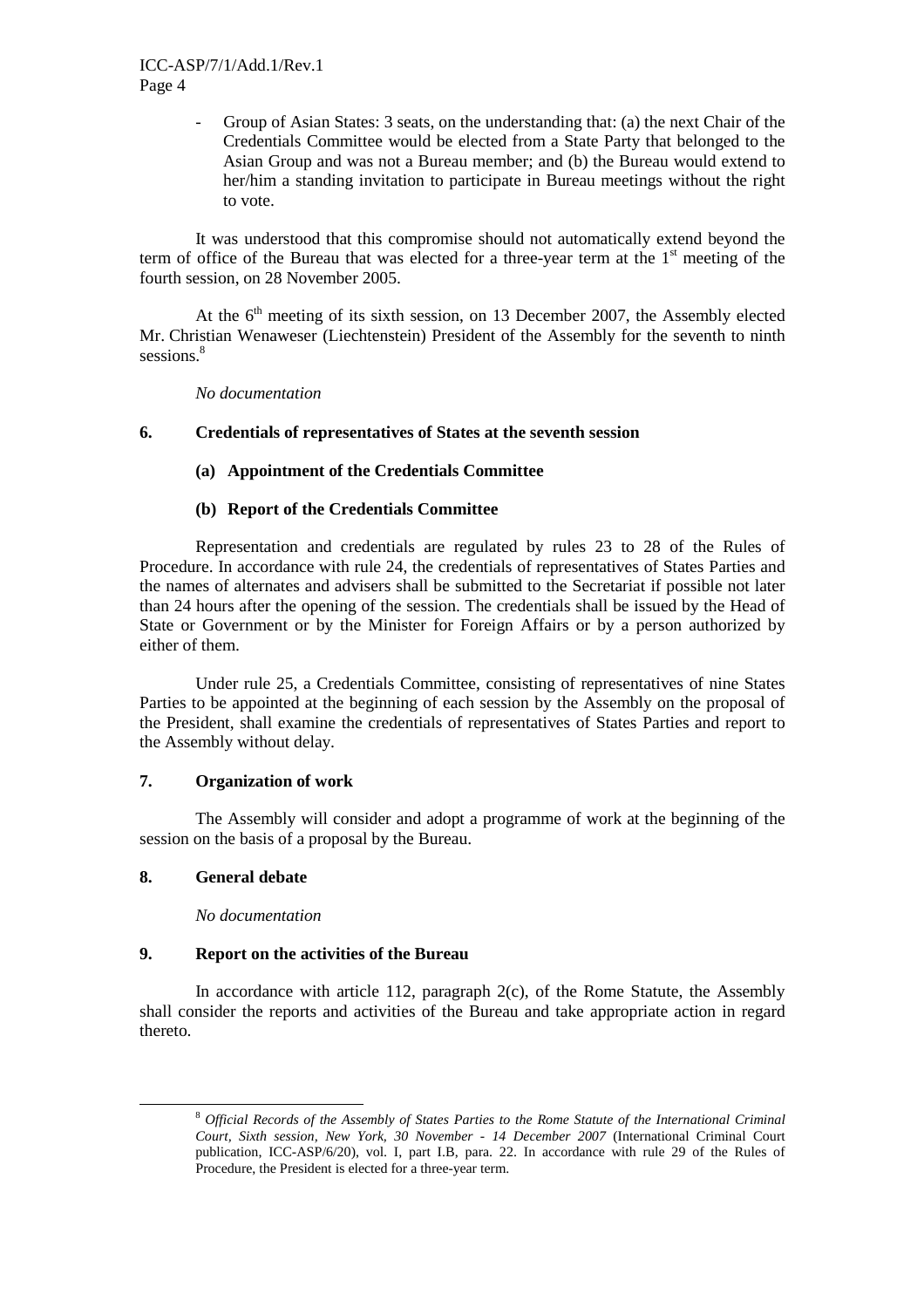#### *Documentation*

Report of the Bureau on cooperation (ICC-ASP/7/18)

Report of the Bureau on the Plan of action for achieving universality and full implementation of the Rome Statute of the International Criminal Court (ICC-ASP/7/19)

Report of the Bureau on geographical representation and gender balance in the recruitment of staff of the International Criminal Court (ICC-ASP/7/21)

#### **10. Report on the activities of the Court**

Under article 112, paragraph 2(b), of the Rome Statute, the Assembly shall provide management oversight to the Presidency, the Prosecutor and the Registrar regarding the administration of the Court. In accordance with article 112, paragraph 5, of the Rome Statute, the President of the Court, the Prosecutor and the Registrar or their representatives may participate in meetings of the Assembly. As provided in rule 34 of the Rules of Procedure, they may make oral or written statements and provide information on any question under consideration. Accordingly, the President of the Court will present a report on the activities of the Court since the previous session of the Assembly.

#### *Documentation*

Report on the activities of the Court (ICC-ASP/7/25)

#### **11. Consideration and adoption of the budget for the seventh financial year**

In accordance with article 112, paragraph 2(d), of the Rome Statute, the Assembly shall consider and decide on the budget of the Court.

Regulation 3 of the Financial Regulations and Rules of the Court provides that the Registrar shall prepare the proposed programme budget for each financial period and submit it to the States Parties as well as to the Committee on Budget and Finance for consideration. The Committee on Budget and Finance shall make the relevant recommendations to the Assembly.

At its third session, the Assembly endorsed the recommendation of the Committee on Budget and Finance that the Court should include in future performance reports data on financial performance and results achieved rather than outputs. This information should be submitted annually to the Assembly through the Committee either in the draft programme budget or in a separate performance report.<sup>9</sup>

At its third session, the Assembly established a Contingency Fund and decided that the Fund shall be limited to a period of 4 years and that it would decide at its session in 2008 on the extension or possible discontinuation of the Fund and on any other question related to the Fund that it deems necessary in the light of experience.<sup>10</sup> The Assembly would, taking into account the comments and recommendations of the Committee on Budget and Finance, $<sup>11</sup>$  take</sup> a decision on the extension or discontinuation of the Contingency Fund.

 $\overline{a}$ 

<sup>9</sup> *Official Records of the Assembly of States Parties to the Rome Statute of the International Criminal Court, Third session, The Hague, 6-10 September 2004* (International Criminal Court publication, ICC-ASP/3/25), part II.A.8(b), para. 50, and part II.A.1, para. 4.

<sup>&</sup>lt;sup>10</sup> Ibid., part III, resolution ICC-ASP/3/Res.4, section B, para. 6.

 $11$  ICC-ASP/7/15, paras. 134-141.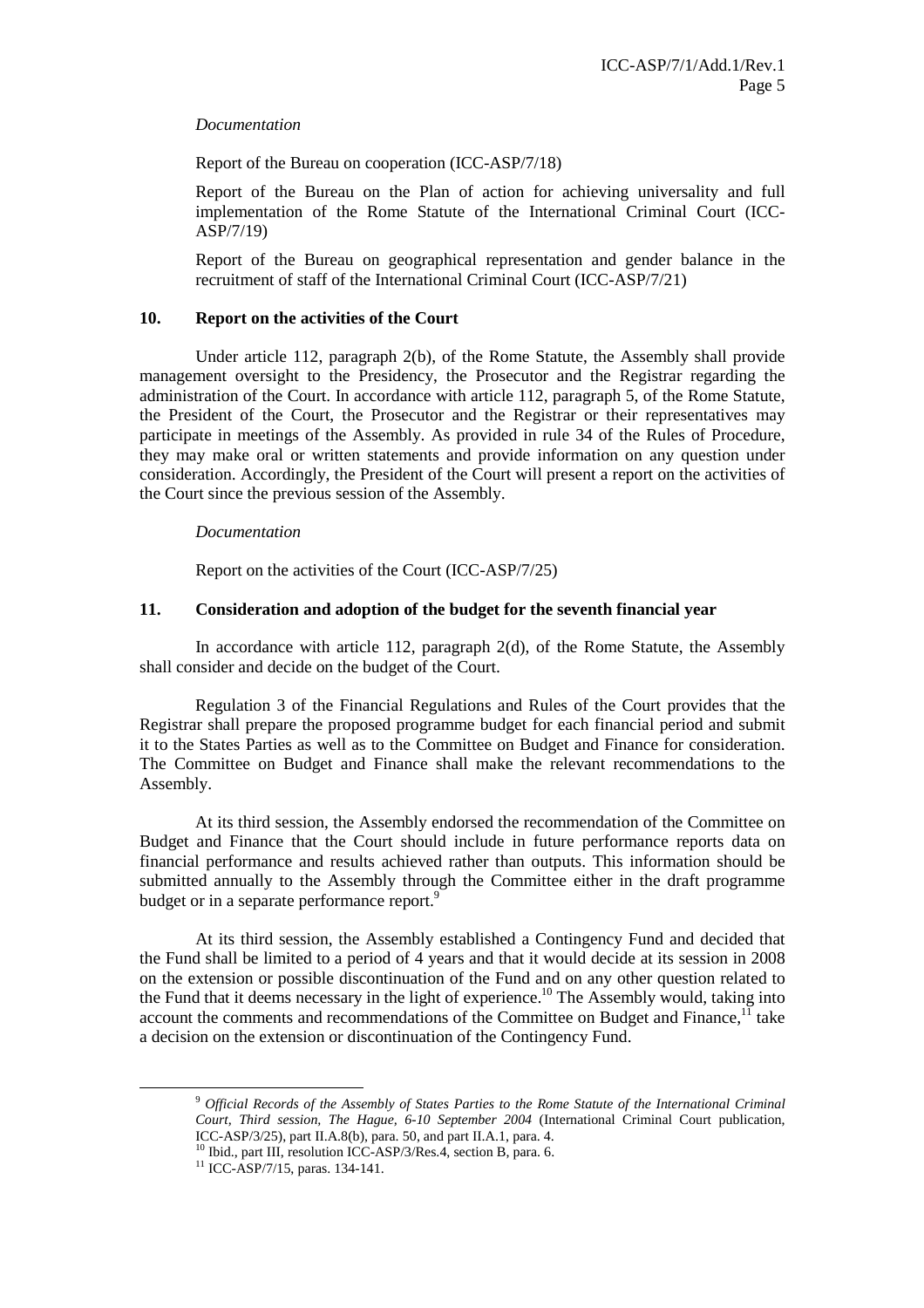#### ICC-ASP/7/1/Add.1/Rev.1 Page 6

At its sixth session, the Assembly invited the Court, taking into the comments of the Committee on Budget and Finance, to present to the Assembly at its next session an updated report on the different mechanisms for legal aid existing before international criminal jurisdictions in order to assess, inter alia, the different budgetary impact of the various mechanisms.<sup>12</sup> The Assembly would consider the financial and policy implications of the provision of legal aid.

#### *Documentation*

Report of the Committee on Budget and Finance on the work of its tenth session (ICC-ASP/7/3)

Report on appropriate resources for financial investigations under the Court's legal aid programme (ICC-ASP/7/4)

Report of the Court on options for outsourcing translation work (ICC-ASP/7/5)

Report of the Court on Human Resources - Development of a Human resources Strategy: Progress Report (ICC-ASP/7/6)

Report on budget performance of the International Criminal Court as at 31 March 2008 (ICC-ASP/7/7)

Report on programme performance of the International Criminal Court for the year 2007 (ICC-ASP/7/8 and Add.1 and Add.2)

Proposed Programme Budget for 2009 of the International Criminal Court (ICC-ASP/7/9 and Corr.1, Corr.2<sup>∗</sup> (English only) and Corr.3)

Interim report on different legal aid mechanisms before international criminal jurisdictions (ICC-ASP/7/12)

Report to the Assembly of States Parties on the activities and projects of the Board of Directors of the Trust Fund for Victims for the period 1 July 2007 to 30 June 2008 (ICC-ASP/7/13)

Report on budget performance of the International Criminal Court as at 31 August 2008 (ICC-ASP/7/14)

Report of the Committee on Budget and Finance on the work of its eleventh session (ICC-ASP/7/15 and Add.1)

Report on the Court's use of the Contingency Fund (ICC-ASP/7/16)

Proposed supplementary budget - preparatory trial activities - *The Prosecutor v. Jean-Pierre Bemba Gombo* (ICC-ASP/7/17)

Report on different legal aid mechanisms before international criminal jurisdictions (ICC-ASP/7/23)

Report on family visits to detained persons (ICC-ASP/7/24)

#### **12. Consideration of the audit reports**

 $\overline{a}$ 

Regulation 12 of the Financial Regulations and Rules provides that the Assembly shall appoint an Auditor to conduct audits in conformity with generally accepted common auditing standards, subject to any special directions of the Assembly and in accordance with the additional terms of reference set out in the annex to the Financial Regulations and Rules.

<sup>&</sup>lt;sup>12</sup> *Official Records of the Assembly of States Parties to the Rome Statute of the International Criminal Court, Sixth session, New York, 30 November - 14 December 2007* (International Criminal Court publication, ICC-ASP/6/20), vol. I, part III, resolution ICC-ASP/6/Res.2, para. 13.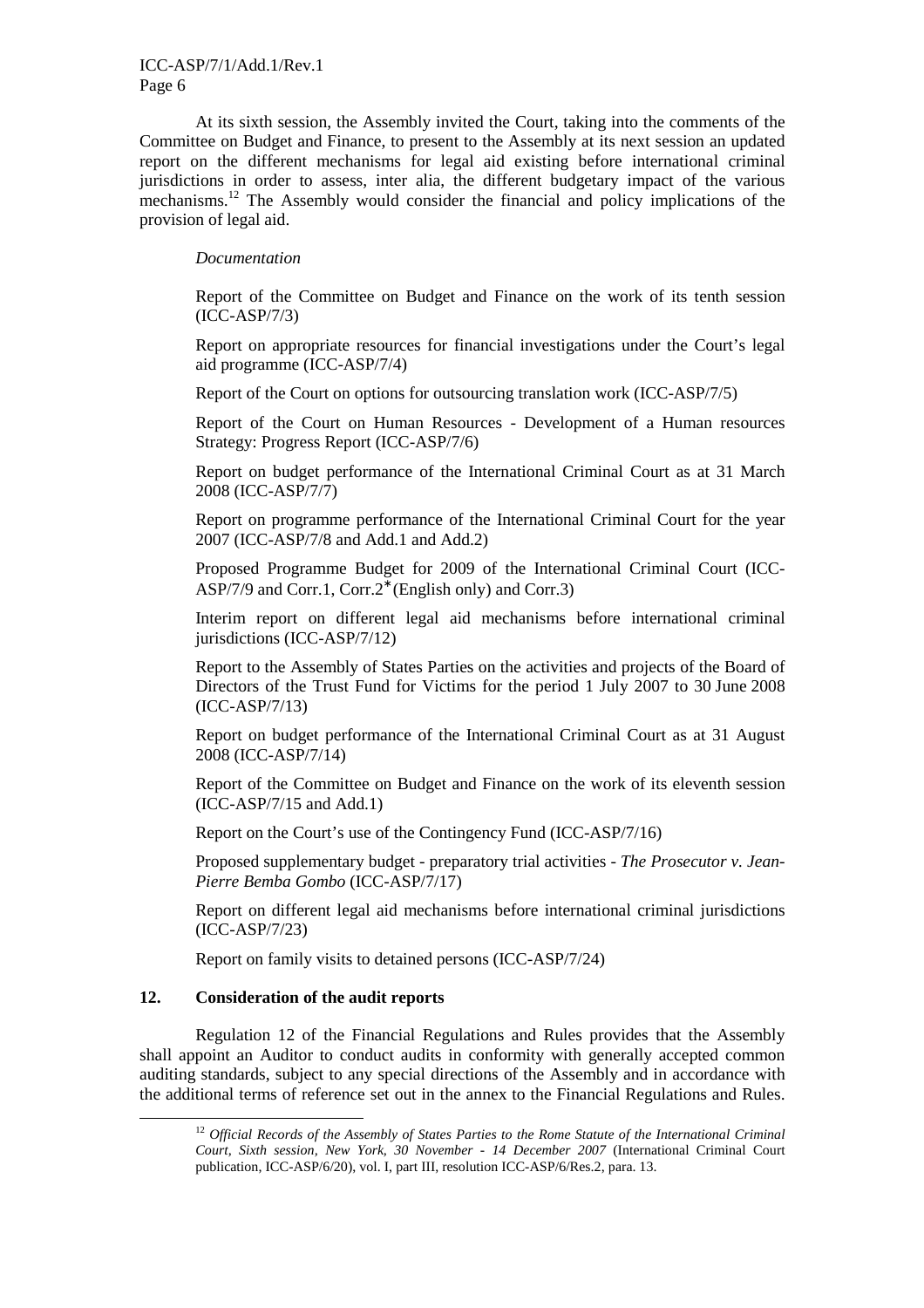At the  $11<sup>th</sup>$  meeting of its first session, on 22 April 2003, the Assembly was informed that the Bureau, acting under the delegated authority of the Assembly,<sup>13</sup> had appointed the National Audit Office of the United Kingdom of Great Britain and Northern Ireland as Auditor for the Court for a period of four years. $14$ 

 At its fifth session, the Assembly reappointed as External Auditor for a second quadrennium (2007 - 2010) the National Audit Office of the United Kingdom of Great Britain and Northern Ireland.<sup>15</sup>

In accordance with regulation 12.7, the Auditor shall issue a report on the audit of the financial statements and relevant schedules relating to the accounts for the financial period. In accordance with regulations 12.8 and 12.9, audit reports, before their submission to the Assembly, are subject to examination by the Registrar and the Committee on Budget and Finance. The Assembly considers and approves the financial statements and audit reports forwarded to it by the Committee on Budget and Finance.

 At it sixth session, the Assembly recommended that the Registry submit annually to the Assembly of States Parties a report summarizing the main activities undertaken by the Office of the Internal Auditor, to include the most relevant conclusions of its report and such guidance and recommendations that have been adopted. The report should also advise on the implementation rate of the above-mentioned guidance and recommendations.

The Assembly further recommended that the Internal Auditor should report annually and on an ad hoc basis, where appropriate, to the Committee on Budget and Finance through the Chair of the Audit Committee, and that the Committee would refer any matters to the Assembly that require its attention. The Assembly decided to amend rule 110.1 accordingly.<sup>16</sup>

At its eleventh session, the Committee on Budget and Finance noted that the Assembly had further, at its sixth session, agreed that the Registrar should take appropriate steps, as necessary, to ensure access at the Court to the information contained in any particular report prepared by the Office of the Internal Auditor to any State Party if so requested, and in so doing, take appropriate measures to safeguard confidential or personal information.<sup>17</sup>

The Committee observed that this decision appeared not to be consistent with the decision of the Assembly<sup>18</sup> to also amend rule 110.1 of the Financial Regulations and Rules. The Committee recommended that the Assembly consider these matters again with a view to ensuring clarity in the reporting lines.<sup>19</sup>

 $\overline{a}$ 

<sup>13</sup> *Official Records of the Assembly of States Parties to the Rome Statute of the International Criminal Court, First session, New York, 3-10 September 2002* (United Nations publication, Sales No. E.03.V.2 and corrigendum), part I, para. 29.

<sup>&</sup>lt;sup>14</sup> Official Records of the Assembly of States Parties to the Rome Statute of the International Criminal *Court, First session (first and second resumptions), New York, 3-7 February and 21-23 April 2003*  (United Nations publication, ICC-ASP/1/3/Add.1), part I, para. 40.<br><sup>15</sup> Official Becords of the Assembly of States Barties to the Bome

*Official Records of the Assembly of States Parties to the Rome Statute of the International Criminal Court, Fifth session, The Hague, 23 November to 1 December 2006* (International Criminal Court publication, ICC-ASP/5/32), part II, para. 43.

<sup>16</sup> *Official Records of the Assembly of States Parties to the Rome Statute of the International Criminal Court, Sixth session, New York, 30 November - 14 December 2007* (International Criminal Court publication, ICC-ASP/6/20), vol. I, part II.C, paras. 4 and 6.

Ibid., para. 4.

 $18$  Ibid., part III, resolution ICC-ASP/6/Res.5.

<sup>19</sup> ICC-ASP/7/15, para. 34.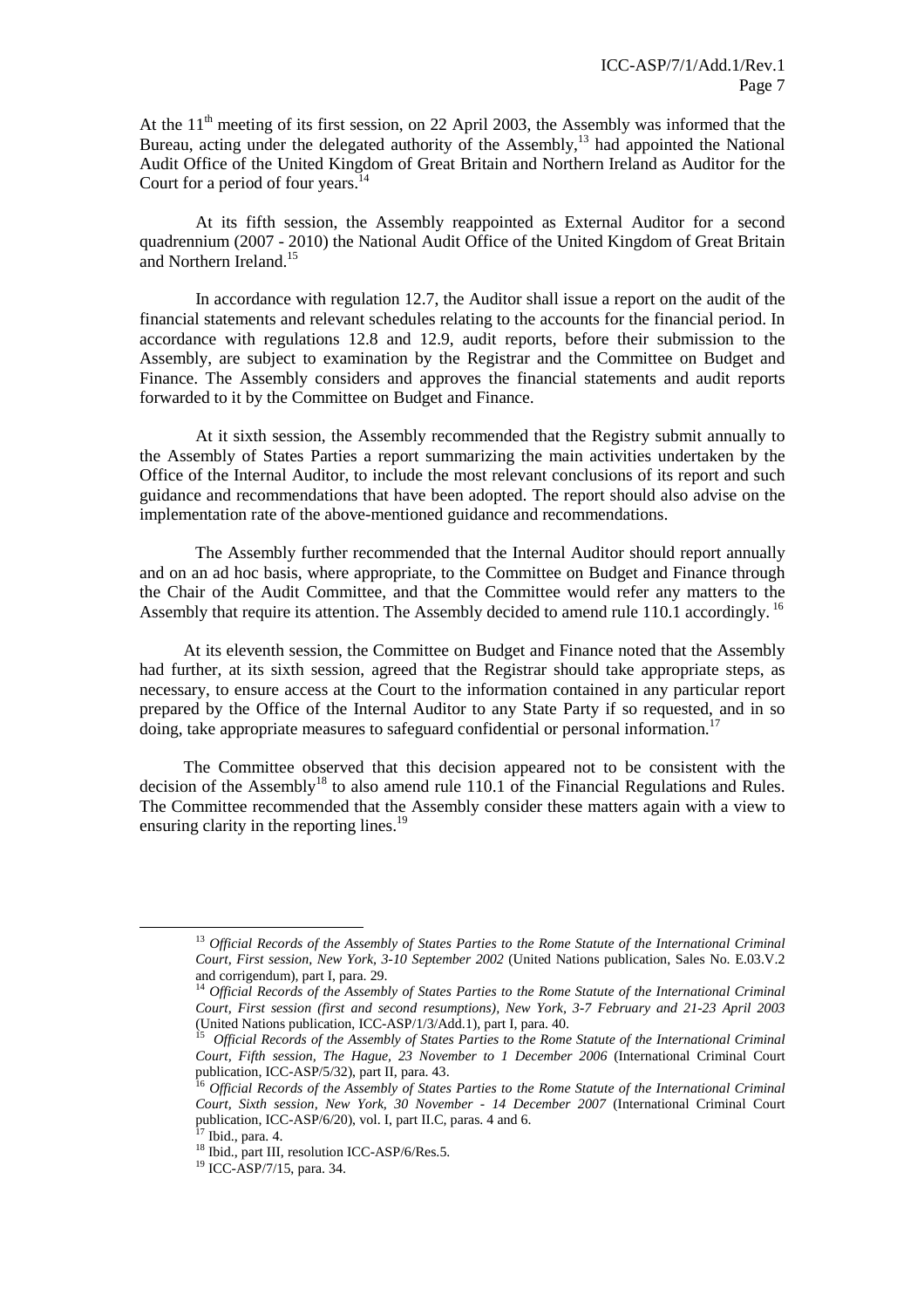#### *Documentation*

Financial statements for the period 1 January to 31 December 2007 (ICC-ASP/7/10 and Corr.1)

Trust Fund for Victims financial statements for the period 1 January to 31 December 2007 (ICC-ASP/7/11)

Report of the Committee on Budget and Finance on the work of its eleventh session (ICC-ASP/7/15 and Add.1)

#### **13. Report of the Board of Directors of the Trust Fund for Victims**

By its resolution ICC-ASP/1/Res.6, the Assembly established a Trust Fund for the benefit of victims of crimes within the jurisdiction of the Court, and of the families of such victims, as well as a Board of Directors of the Trust Fund for the benefit of victims.

At the  $5<sup>th</sup>$  meeting of its second session, on 12 September 2003, the Assembly elected the five members of the Board of Directors, whose terms of office commenced on the same date. In accordance with paragraph 11 of the resolution establishing the Trust Fund, the Board should submit an annual report to the Assembly on the activities and projects of the Fund.

#### *Documentation*

Report to the Assembly of States Parties on the activities and projects of the Board of Directors of the Trust Fund for Victims for the period 1 July 2007 to 30 June 2008 (ICC-ASP/7/13)

#### **14. Report of the Special Working Group on the Crime of Aggression**

By its resolution ICC-ASP/1/Res.1, the Assembly decided to establish a Special Working Group on the Crime of Aggression, open on an equal footing to all States members of the United Nations or members of specialized agencies or of the International Atomic Energy Agency, for the purpose of elaborating proposals for a provision on aggression to be submitted to the Assembly for its consideration at a review conference, with a view to arriving at an acceptable provision on the crime of aggression for inclusion in the Statute in accordance with its relevant provisions. The Assembly decided further that the Special Working Group should meet during the regular sessions of the Assembly or at any other time that the Assembly deemed appropriate and feasible.

At the  $8<sup>th</sup>$  meeting of its resumed first session, on 7 February 2003, the Assembly decided, inter alia, on the basis of a proposal of the Bureau, that the Special Working Group should meet during annual sessions of the Assembly, starting from its second session in 2003. It also decided that two to three meetings of the Assembly should be allocated to the Special Working Group and that that pattern should be repeated, as necessary, each year.

At its sixth session, in 2007, the Assembly decided, inter alia, to devote at least two days of the seventh session to the work of the Special Working Group and to hold a resumed seventh session of five days, as necessary, in 2009 in New York to conclude the work of the Special Working Group, at a date to be determined by the Bureau.

#### *Documentation*

*Official Records of the Assembly of States Parties to the Rome Statute of the International Criminal Court, Resumed sixth session, New York, 2-6 June 2008* (International Criminal Court publication, ICC-ASP/6/20/Add.1), annex II.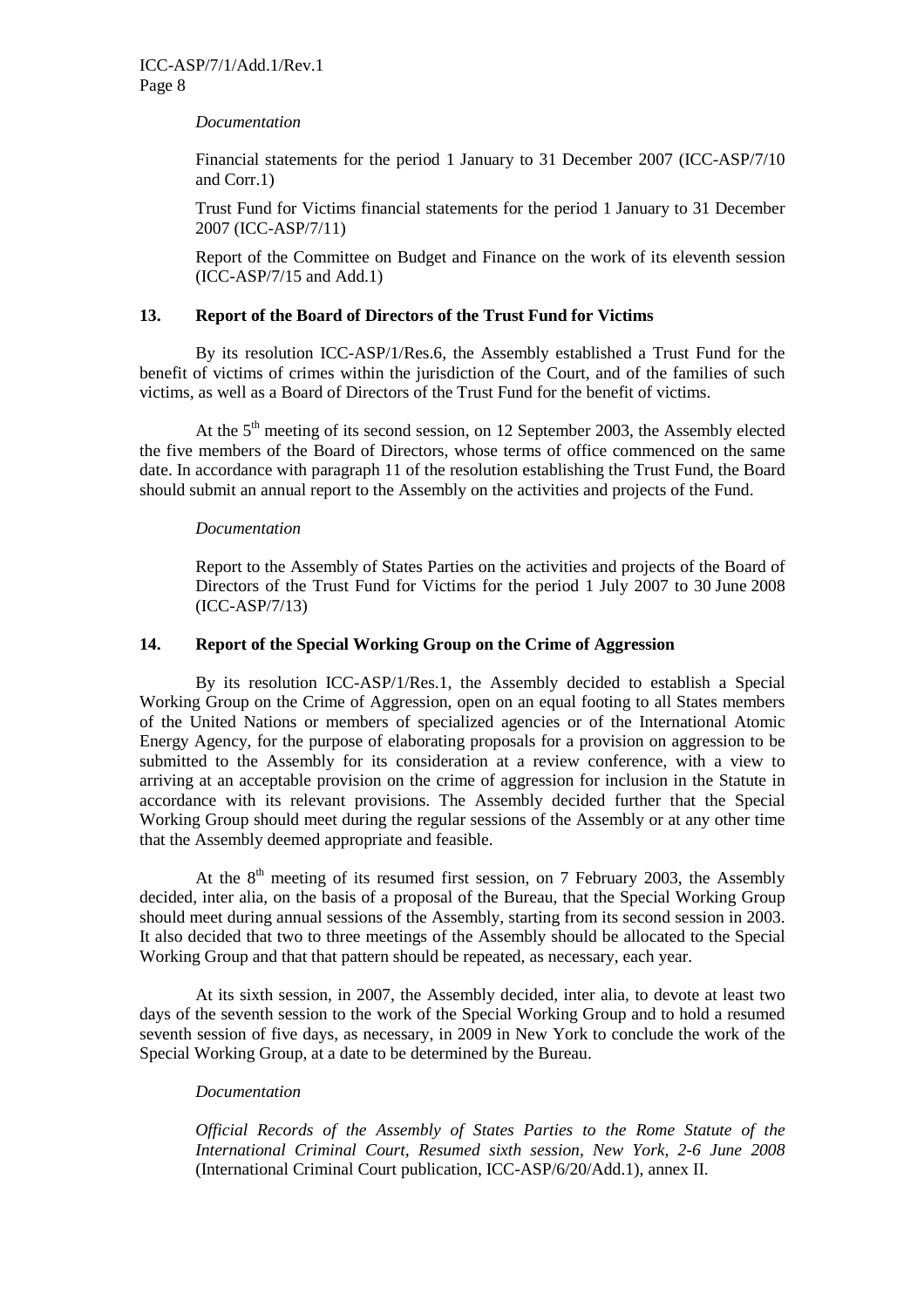#### **15. Premises of the Court**

At its sixth session, the Assembly adopted resolution ICC-ASP/6/Res.1, whereby it, inter alia, decided that the permanent premises of the Court should be constructed on the Alexanderkazerne site and, in this connection, authorised the host State to launch the architectural design competition, while reserving the right of the Assembly to authorise the signing of contracts.

Furthermore, the Assembly established an Oversight Committee, composed of ten States Parties, to provide strategic oversight for the project in accordance with annex II of the resolution. In addition, the Assembly requested the Oversight Committee to:

- (a) Continue consideration of options for financing the construction of the permanent premises and related costs, including the compatibility of these options with the Financial Regulations and Rules of the Court, with a particular focus on the offer contained in the letter dated 25 January 2006 from the Minister of Foreign Affairs of the host State to the President of the Assembly of States Parties in order to provide recommendations to the Assembly at its next session;
- (b) Continue identifying and clarifying the estimated overall construction costs of the project with a view to providing recommendations on the cost envelope to the Assembly at its next session;
- (c) Continue identifying and quantifying the other costs related to the project; and
- (d) Continuously monitor the functioning and operations of the governance structure for the project and, if necessary, provide recommendations to the Assembly on any adjustments that may be required;

Furthermore, annex II provides that the Chairperson of the Oversight Committee shall report to the Assembly at its next session.

#### *Documentation*

Report of the Oversight Committee on the permanent premises (ICC-ASP/7/22 and  $Add.1)$ 

#### **16. Review Conference**

 $\overline{a}$ 

In accordance with article 123 of the Rome Statute, seven years after the entry into force of the Statute the Secretary-General of the United Nations shall convene a Review Conference to consider any amendments to the Statute. Such review may include, but is not limited to, the list of crimes contained in article 5. The Conference shall be open to those participating in the Assembly of States Parties and on the same conditions.

At its fifth session, the Assembly requested the Bureau to start preparation of the Review Conference, in particular on the issues of the rules of procedure applicable to the Review Conference and on practical and organizational issues, especially as regards dates and venue of the Review Conference, and to report to the sixth session of the Assembly of States Parties on the status of such preparations.<sup>20</sup>

<sup>20</sup> *Official Records of the Assembly of States Parties to the Rome Statute of the International Criminal Court, Fifth session, The Hague, 23 November to 1 December 2006* (International Criminal Court publication, ICC-ASP/5/32), part III, resolution ICC-ASP/5/Res.3.